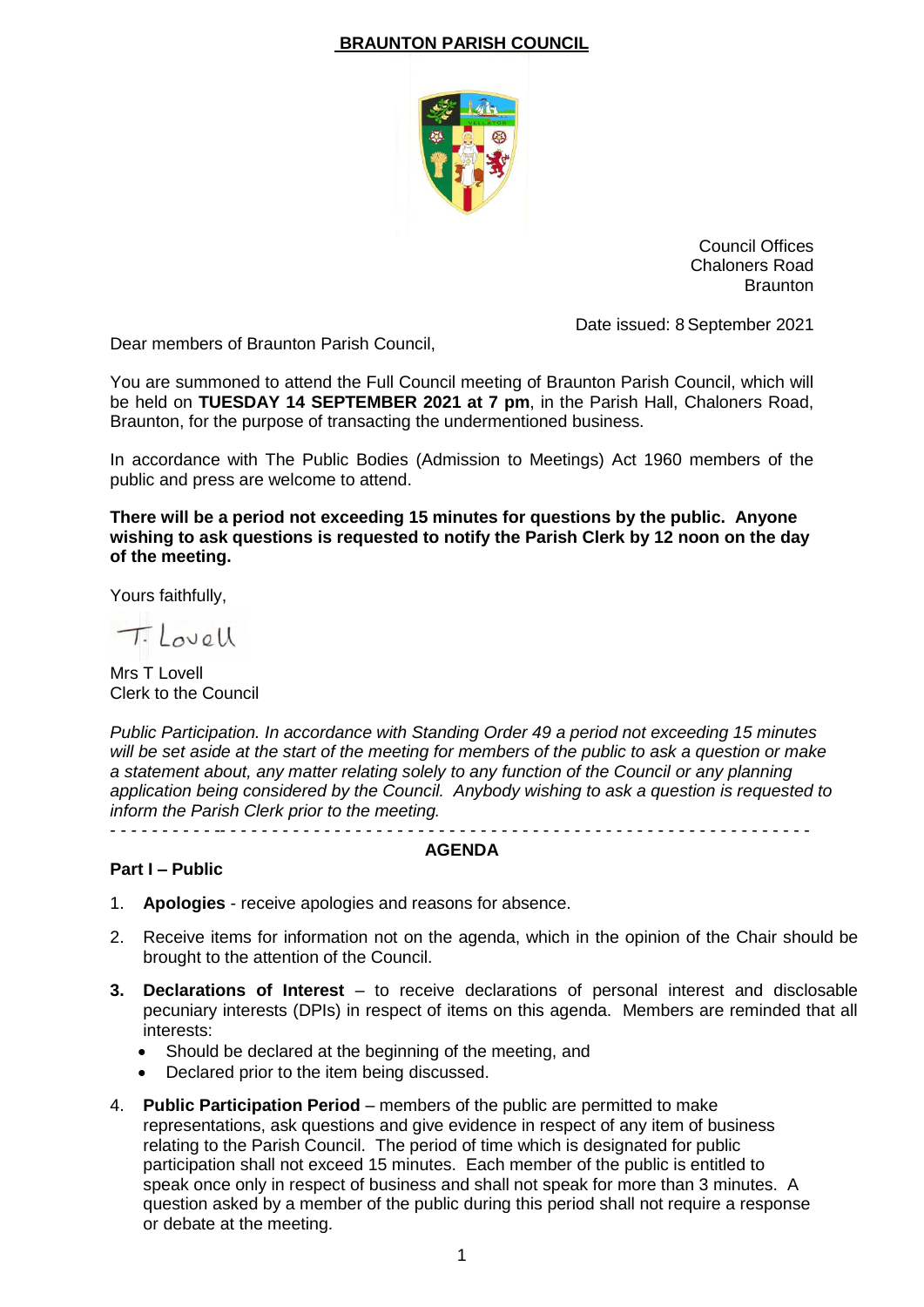- 5. **Requests for Dispensation** consider requests received for dispensation(s).
- 6. **Minutes** approve and sign Minutes of the Annual Council meeting held on 10 May 2021, attached.
- 7. **Action Sheet** see attached.
- 8. **Police Report** receive latest newsletter.
- 9. **Braunton Countryside Centre** Receive Nicola Corrigan to provide an update regarding the Countryside Centre.
- 10. **North Devon Christmas Market** Receive Neil Hampson, Ginger Monkey Events, requesting to hold the North Devon Christmas Market in Caen Street Car Park on the 4 December 2021.
- 11. **Report from Devon County Councillor**
	- a) receive Devon County Councillor report
	- b) consider options for one-way traffic in Braunton.
- 12. **Report from North Devon Councillors** receive North Devon District Councillors.
- 13. **Planning –** North Devon Council the determining Authority, has asked for comments from this Parish Council on the following applications (click on the application number to view the Application):
	- (a). [73883](https://planning.northdevon.gov.uk/Planning/Display/73883) **Proposal:** Extension to dwelling together with creation of first floor to create additional living accommodation. **Location:** St Michaels, North Down Road, Braunton, Devon EX33 2EE **Applicant:** Mrs D Hussey
	- (b). [73904](https://planning.northdevon.gov.uk/Planning/Display/73904) **Proposal:** Outline application for erection of up to three dwellings (all matters reserved) **Location:** Land at Park Farmhouse, Lower Park Road, Braunton, Devon EX33 2LQ **Applicant:** Mr H McDowell
	- (c). [73908](https://planning.northdevon.gov.uk/Planning/Display/73908) **Proposal:** Variation of condition 2 (approved plans) planning permission 48998 (demolition of existing & erection of 2 new dwellings) to incorporate garage proposals (approved 65391) and minor changes to rear (South elevation). **Location:** Endcliffe, Saunton, Braunton, Devon EX33 1LG **Applicant:** Mr & Mrs Carstairs
	- (d). [73512](https://planning.northdevon.gov.uk/Planning/Display/73512) **Proposal:** Installation of log burning fire with an outside flue **Location:** Bakers Cottage, Church Street, Braunton EX33 2EL **Applicant:** Mr Terence Whitear
	- (e). [73775](https://planning.northdevon.gov.uk/Planning/Display/73775) **Proposal:** Erection of 4 no. terraced houses served by four off-street parking spaces. **Location:** Land at Westmead Close, Braunton, EX33 1NL. **Applicant:** Pixar Property Ltd
	- (f). [73919](https://planning.northdevon.gov.uk/Planning/Display/73919) **Proposal:** Reserved matters application for Appearance, Landscaping and Scale (outline planning permission 65166 (erection of dwelling). **Location:** Land at Little Ochard, Higher Park Road, Braunton, Devon, EX33 2LG. **Applicant:** Mrs G Traverner
	- (g). [73952](https://planning.northdevon.gov.uk/Planning/Display/73952) **Proposal:** Erection of 3 holiday lodges and associated works. **Location:** Land at Broadlands Farm, Saunton Road, Branton, Devon EX33 1HG